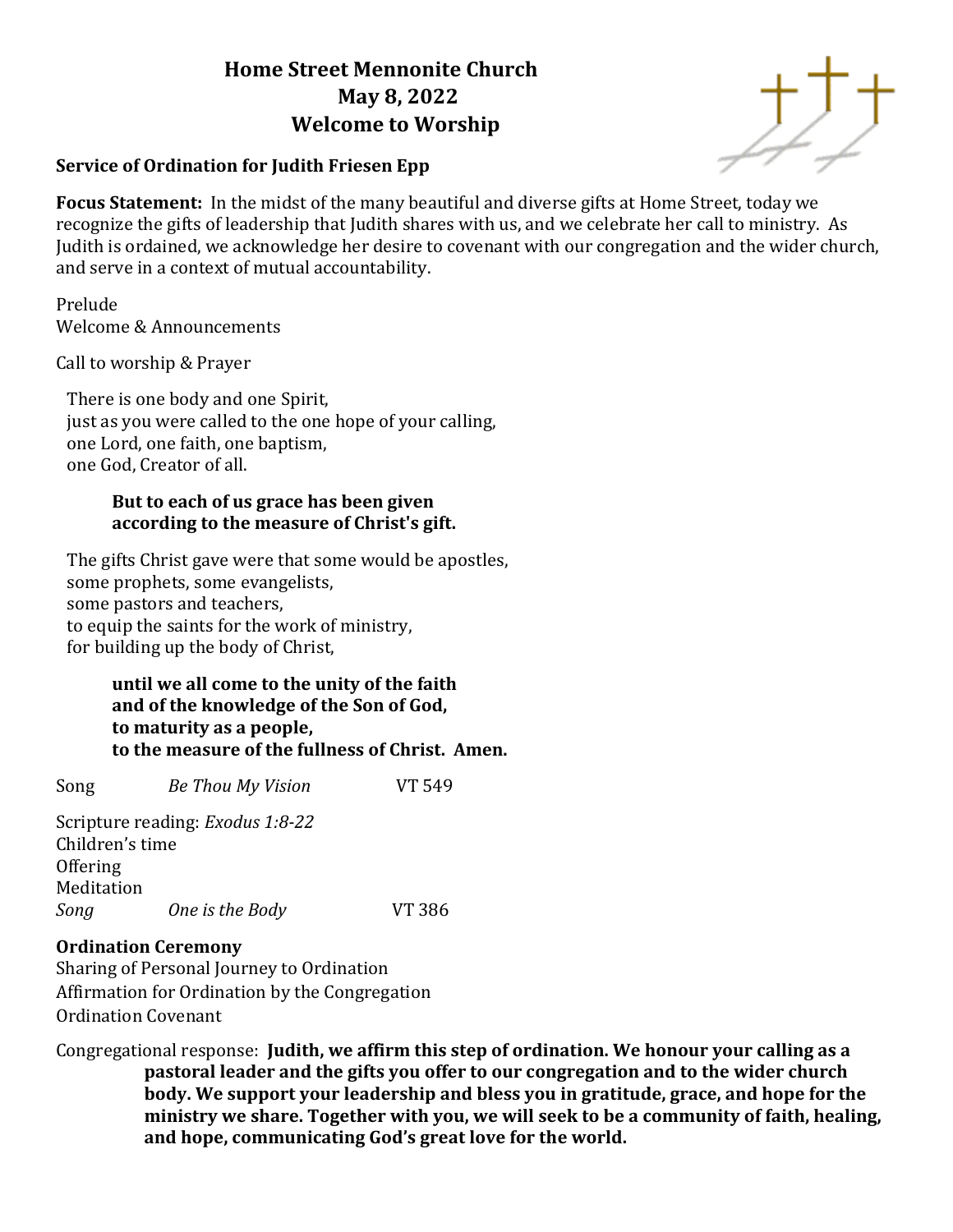|                       | Anointing and Prayer of Blessing   |               |  |  |
|-----------------------|------------------------------------|---------------|--|--|
| Presentations         |                                    |               |  |  |
| Song                  | God the Spirit, Guide and Guardian | VT 534        |  |  |
| Prayers of the people |                                    |               |  |  |
| The Lord's Prayer     |                                    |               |  |  |
| Song                  | Sing a New World into Being        | <b>VT 809</b> |  |  |
| Benediction           |                                    |               |  |  |

*We acknowledge that we meet on the ancestral lands of several First Nations and the homeland of the Métis people. We commit ourselves to being Treaty People and to living in right relationship with one another as Indigenous and Non-Indigenous peoples.* 

#### **Worship Participants**

Meditation: Karen S. A/V techs: Mackenzie N, Michael V Worship Leader: Phil CE **Visuals: Michelle M, Peter F** Licensing Ceremony: Michael P., Karen S. Scripture Reader: Stefan EK Musicians: Pearl TN, Lilli W. Children's Time: Steve P. Affirmations from Home Street: Terry S., Janet Pl. Ushers: Randy & Janet P., Arlyn FE

#### **Inside Our Doors**

- **1. Special appeal for above-budget donations.** Thanks to all who have contributed to the Special Sundry Fund in the past weeks. We have reached our goal of \$3,000. Your contributions will help to pay the airfare to reunify a family that has been separated for several years. Leadership Council is grateful for your generous donations.
- 2. **Supporting Young Adult Travel to Mennonite World Conference Assembly:** Natasha NB is part of Mennonite Church Manitoba's young adult team travelling to the Mennonite World Conference Assembly in Indonesia. We want to support Natasha by raising \$2000 to assist with expenses. When you make a donation, you will receive a set of four original linocut cards designed by Natasha: <https://mennochurch.mb.ca/article/11820-mcm-young-adults-engage-global-church>
- 3. **Save the Date: On the afternoon of June 12,** we invite you to walk or bike the Wolseley-Wellington loop in support of Mennonite Partners in China. Stop at stations along the route to visit, to do various activities, to sample Chinese snacks, and to make a donation towards supporting the work of Chinese leaders in translating Anabaptist materials into Chinese. More details coming soon.
- 4. Gordon Janzen and David Neufeld invite you to attend Camps with Meaning **20th Annual Manitoba Birding Retreat** (May 27-29, 2022) at Turtle Mountain. It has become an important event to enjoy God's creation with others who love bird watching. **No experience required** - special invitation to young birders, students and also novice birders of all ages. Children under 12 are FREE. Other students of all ages 50% off registration. Register on line at [https://www.campswithmeaning.org/event/8321-2022-](https://www.campswithmeaning.org/event/8321-2022-05-27-birding-retreat-2022) [05-27-birding-retreat-2022](https://www.campswithmeaning.org/event/8321-2022-05-27-birding-retreat-2022)
- 5. **Walk-Spirit-Reconciliation** is being planned for Thursday, May 26th in Winnipeg. More details to follow.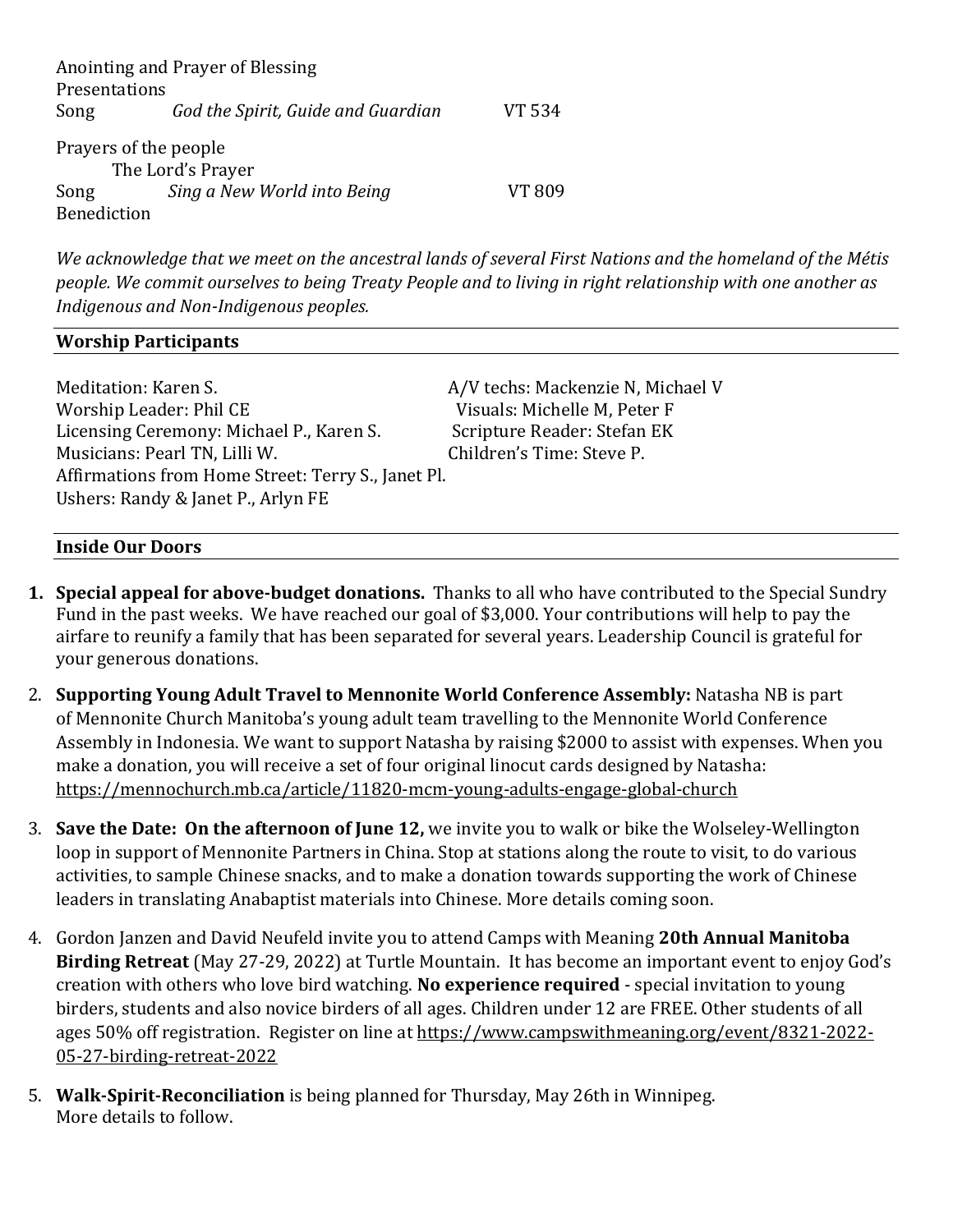- 6. **Email:** We send weekly emails to the congregation with information on current services and other happenings in the congregation. If you are not on this email list and would like to be please let Cindy Paetkau know at the office, 204-783-1721, [administrator@hsmc.ca](mailto:administrator@hsmc.ca)
- 7. **Donations**: Your donation to Home Street Mennonite Church is very welcome. Join with us as we seek to live and share the love of Christ. Donations to Home Street Mennonite Church can be made in the following ways:

Cheque mailed or dropped off at the church; E-transfer made by your banking app to the email [donate@hsmc.ca:](mailto:donate@hsmc.ca) Automatic deposit-contact the church office for a form to submit to the bank.

Donations received towards the General budget last week: \$7850 Designated to special funds: \$1300

- 8. **Join us on Facebook:** We use our private Facebook group to share updates, news, links and to build community among Home Streeters. If you connect with our congregation, but you're not a member of the group, please consider joining by submitting a request to <https://www.facebook.com/groups/HomeStreetMC>
- 9. **Hearing Assistance:** Those who need some hearing assistance in the sanctuary can either ask the sound technician for a headset, or use Wi-Fi-enabled hearing aids. See the sound technician or ask an usher for the instructions.

### **This Week at Home Street**

| May | 8  | $10:45$ am        | <b>Worship Service</b>                     |
|-----|----|-------------------|--------------------------------------------|
|     | 9  | $7:00-8:00$ pm    | CODA (downstairs)                          |
|     | 10 | $8:00-9:00$ pm    | Recovery Chapters (downstairs)             |
|     | 12 | $9:00-3:00$       | Westgate Workday at Home Street            |
|     | 12 | 8:00-9:30 pm      | 12 Step Group Meeting                      |
|     | 12 | 7:45am            | Men's Prayer meeting (over Zoom, contact   |
|     |    |                   | Byron Rempel -Burkholder if you would like |
|     |    |                   | the link)                                  |
|     | 12 | $9:00$ am-2:30 pm | SDA worship (sanctuary & downstairs)       |
|     |    |                   |                                            |

#### **Outside Our Doors**

**Join us as we commemorate the Palestinian Nakba by raising the Palestinian flag at Winnipeg City Hall, May 15, 2:00-3:30pm!** The Nakba, or catastrophe, saw the destruction of Palestinian society and their homeland in 1948. Over 750,000 Palestinians were permanently displaced and many of their descendants still live in refugee camps. The Nakba continues today, as Israel occupies the West Bank, East Jerusalem, Gaza strip and treats its own Palestinian citizens as 2nd class citizens. This event is cosponsored by the following groups: Students for Justice in Palestine, University of Manitoba, Canadian Palestinian Association of Manitoba, Canada-Palestine Network Winnipeg, Winnipeg Coalition Against Israeli Apartheid, Mennonite Church Manitoba Palestine-Israel Network, Independent Jewish Voices - Winnipeg.

**Mennonite Community Orchestra presents "Living on the Edge" on Sunday, May 15 at 3:00 PM at the Lutheran Church of the Cross in Winnipeg.** Visit [cmu.ca/events](http://cmu.ca/events) for ticket information.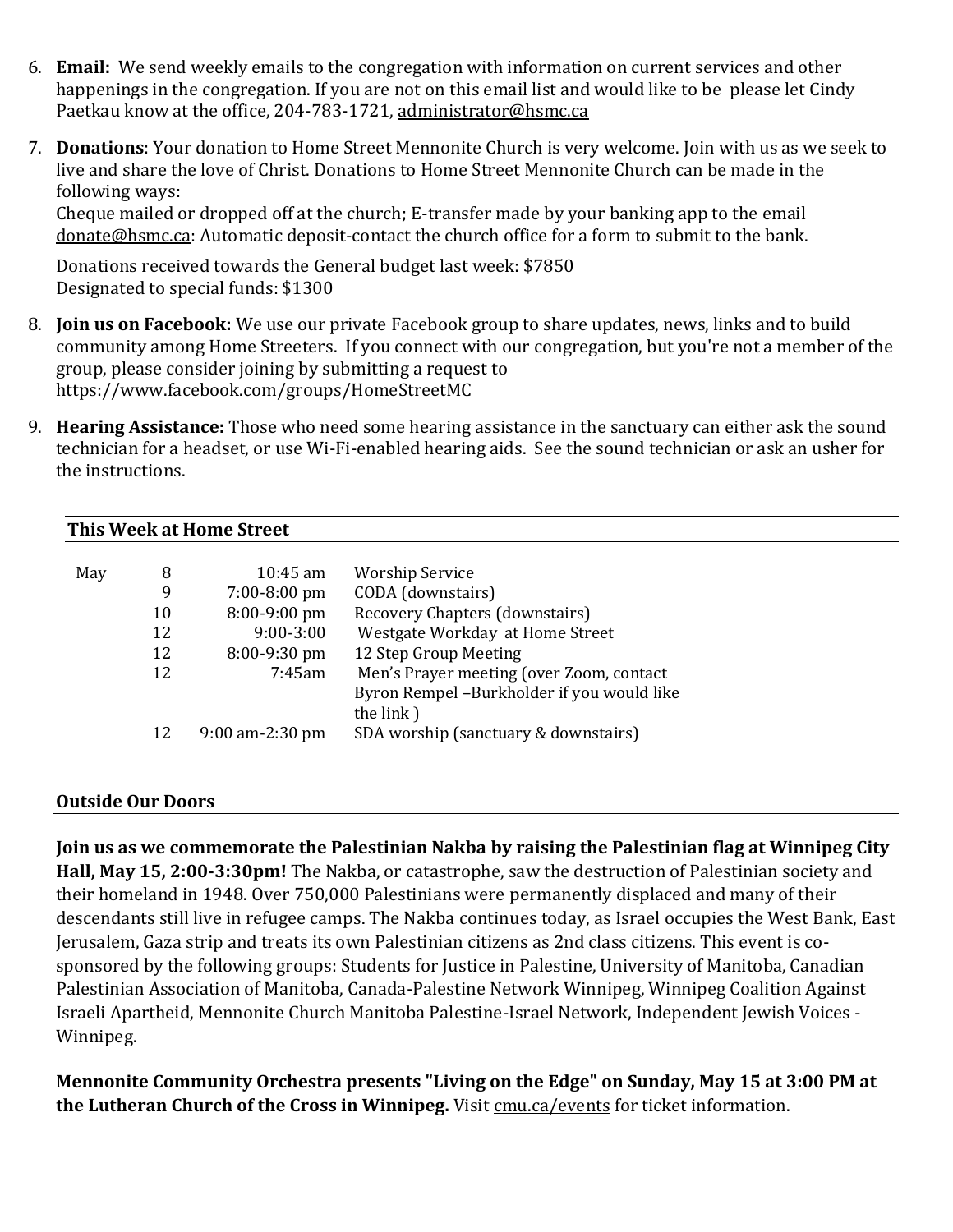### **Spring Sängerfest**

Come to Westgate on Sunday May 29th at 2:00 PM for an outdoor Sängerfest. We will gather to sing and worship together, as well as enjoy music from various groups.

**Winnipeg Mennonite Theatre** proudly announces their return to live stage productions with a riproaring classic comedy, *You Can't Take It With You* by George S. Kaufman and Moss Hart. We invite you to join us in celebrating the inaugural production of our 50<sup>th</sup> Anniversary Season.

May 12, 13, 14 at 7:35 and May 14 & 15 at 2:35 p.m., in the Martial Caron Theatre of St. Boniface College Tickets are \$20 available on our website: [www.winnipegmennonitetheatre.ca](http://www.winnipegmennonitetheatre.ca/) or by phone 204-786- 2311.

# **Mennonite Church Manitoba**

**Summer camp is not the same (actually it's not possible) without our volunteers!** Kitchen and maintenance help, camp pastors, and health officers are needed at both camps. Come and spend a week at one of our lovely sites and add your unique gifts to our amazing camp community. Call the CWM office at 204-895-CAMP or register online at [www.campwithmeaning.org/staff.](https://mennochurch.us17.list-manage.com/track/click?u=ad5b62cc11dbd51616d36b2e2&id=f9a6e3b004&e=e5164c07cf)

# **MCM Delegates for MC Canada Gathering 2022**

Mennonite Church Manitoba is looking for delegates to attend the MC Canada Gathering in Edmonton, July 29-Aug 1. We need 11 general delegates to represent MCM at delegate sessions and 3 Young Leaders Experience participants (age 17-21) to take part in a delegate program geared for them. Registration, accommodation, and travel costs will be covered. Please see [www.mennochurch.mb.ca/news](https://mennochurch.us17.list-manage.com/track/click?u=ad5b62cc11dbd51616d36b2e2&id=aab9059199&e=e5164c07cf) for more info, and contact [office@mennochurch.mb.ca](mailto:office@mennochurch.mb.ca) if you are interested.

# **Mennonite Central Committee**

**Golf for MCC!** Join us for a day of golf, prizes and dinner on July 7 and you'll support refugees and displaced people around the world. For more information about the MCC Manitoba Golf Tournament and to register, visit [mccmb.ca/golf.](https://mennonitecentralcommittee.cmail19.com/t/i-l-cuhliut-tjhliklilh-j/)

**Become a virtual farmer and help end global hunger.** Sponsor an acre of Manitoba farmland through Grow Hope to provide food and agricultural training for people in places like India and Haiti. Your gift will multiple with every \$1 growing to as much as \$5! Visit [mccmb.ca/growhope](https://mennonitecentralcommittee.cmail19.com/t/i-l-cuhliut-tjhliklilh-t/) to learn more and join us.

**We're hiring!** MCC Canada is looking for a [Stewardship Coordinator](https://mennonitecentralcommittee.cmail19.com/t/i-l-cuhliut-tjhliklilh-i/) and an [Enterprise IT Systems](https://mennonitecentralcommittee.cmail19.com/t/i-l-cuhliut-tjhliklilh-d/)  [Specialist.](https://mennonitecentralcommittee.cmail19.com/t/i-l-cuhliut-tjhliklilh-d/) Visit [mccmb.ca/openings](https://mennonitecentralcommittee.cmail19.com/t/i-l-cuhliut-tjhliklilh-h/) for more information and to apply.

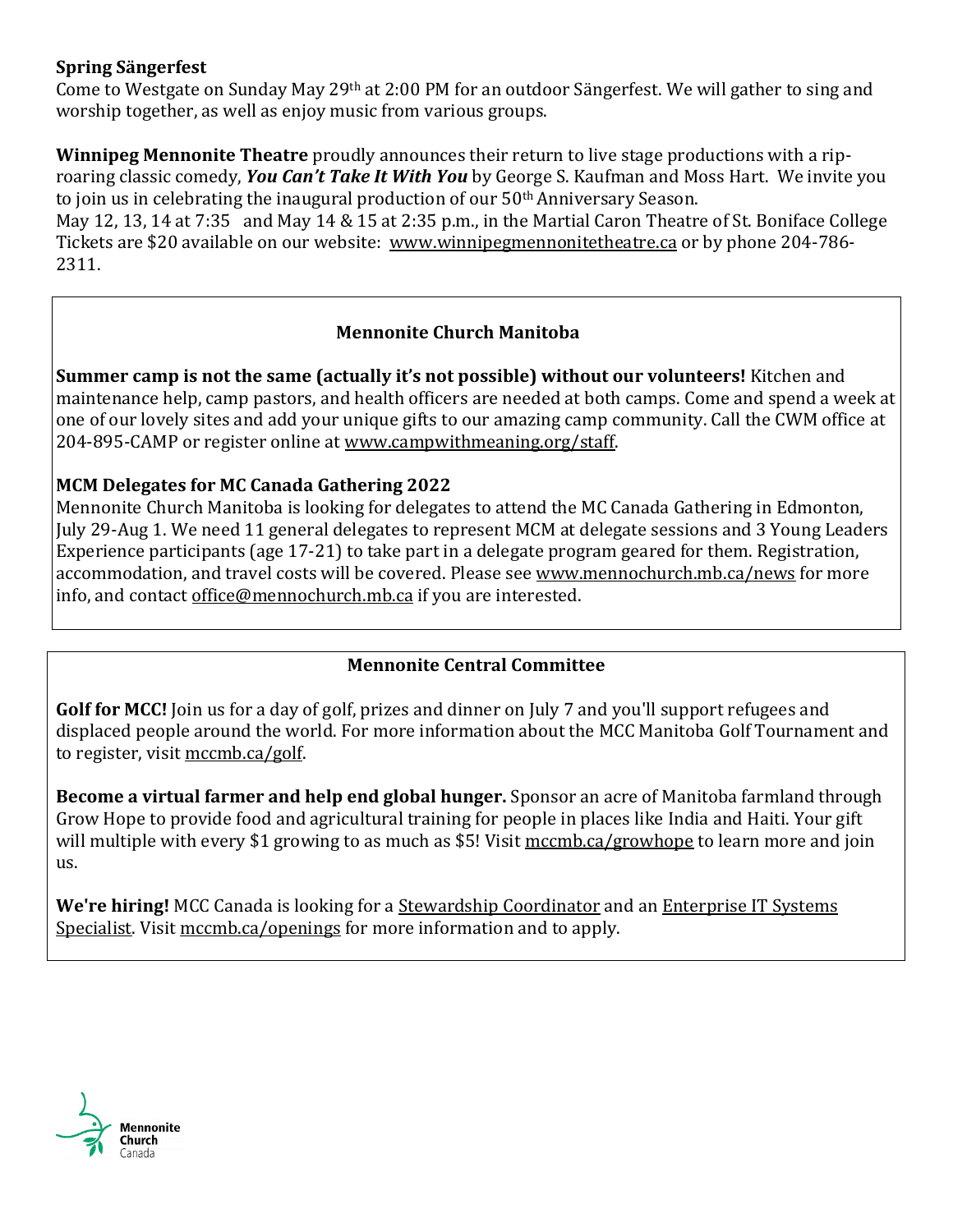

### **Virtual Gathering 2022 registration now open**

We Declare: what we have seen and heard in Edmonton, Alberta, from July 29 to Aug. 1 will be available to virtual participants across Mennonite Church Canada's nationwide community of faith. Virtual registration for We Declare is now open at [mennonitechurch.ca/gathering2022.](https://mennochurch.us17.list-manage.com/track/click?u=ad5b62cc11dbd51616d36b2e2&id=4225d0e201&e=e5164c07cf)

### **International Witness**

### **AIMM helps with community-development training**

Africa Inter-Mennonite Mission co-director John Fumana led training on assets-based community development in Kandal recently. This focuses on the community's own assets and resources as the basis of development, empowering people to use what resources they already have. AIMM is excited its partners will envision and implement economic projects that will strengthen communities and help them to share their Anabaptist church community with others.

### **Canadian Mennonite University**

### **Free tuition for a year at CMU!**

Apply to CMU for a chance to have your undergraduate tuition covered! To be eligible Canadian students must return a completed CMU application for the 2022/23 academic year starting in September. Visit cmu.ca/admissions for further eligibility requirements.

**Webinar, Financial Aid: Money Matters, May 11 at 6:00 PM (CDT) –** Paying for university can feel quite overwhelming, and we want to help in whatever ways we can. Find out about CMU's scholarships, bursaries, and grants, and discover helpful tips for finding financial aid beyond CMU. Visit cmu.ca/webinar for information and registration.

**Canadian School of Peacebuilding, June 6-10; 13-17** – Registration is now open for courses taught by local, national, and international peacebuilders to serve practitioners, professionals, activists, students, non-governmental organizations, and faith-based groups. Visit csop.cmu.ca.

**Employment Opportunity.** Canadian Mennonite University invites inquiries and applications for a fulltime salaried position of Administrative Assistant/North Side Reception with an anticipated start date in June. Visit cmu.ca/employment for more details.